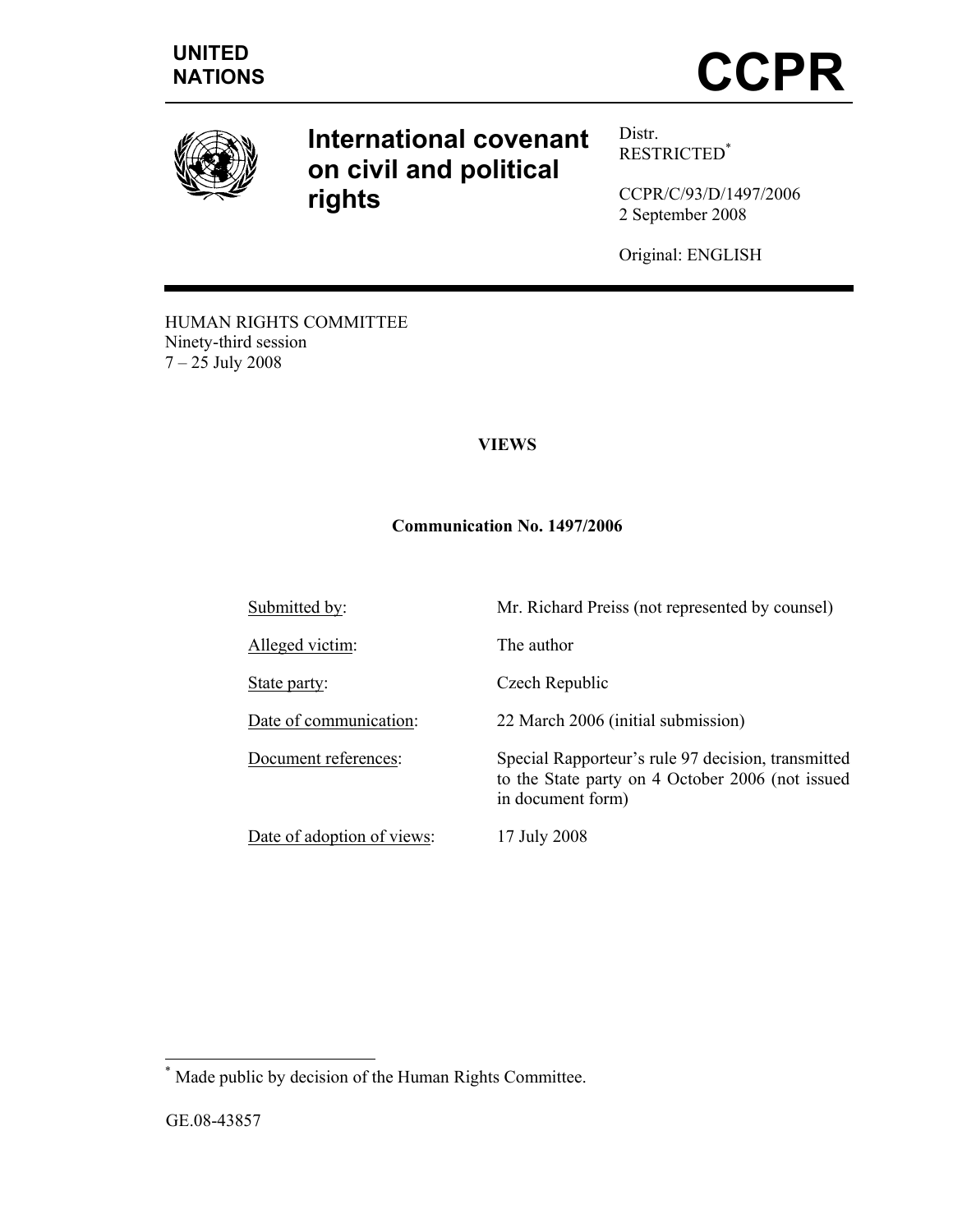*Subject matter:* Discrimination on the basis of citizenship with respect to restitution of property

 *Procedural issues:* Abuse of the right of submission; non-exhaustion of domestic remedies

 *Substantive issues:* Equality before the law and equal protection of the law

 *Articles of the Covenant:* 26

 *Articles of the Optional Protocol:* 3, 5(2)(b)

 On 17 July 2008, the Human Rights Committee adopted the annexed text as the Committee's Views, under article 5, paragraph 4, of the Optional Protocol in respect of communication No. 1497/2006.

[ANNEX]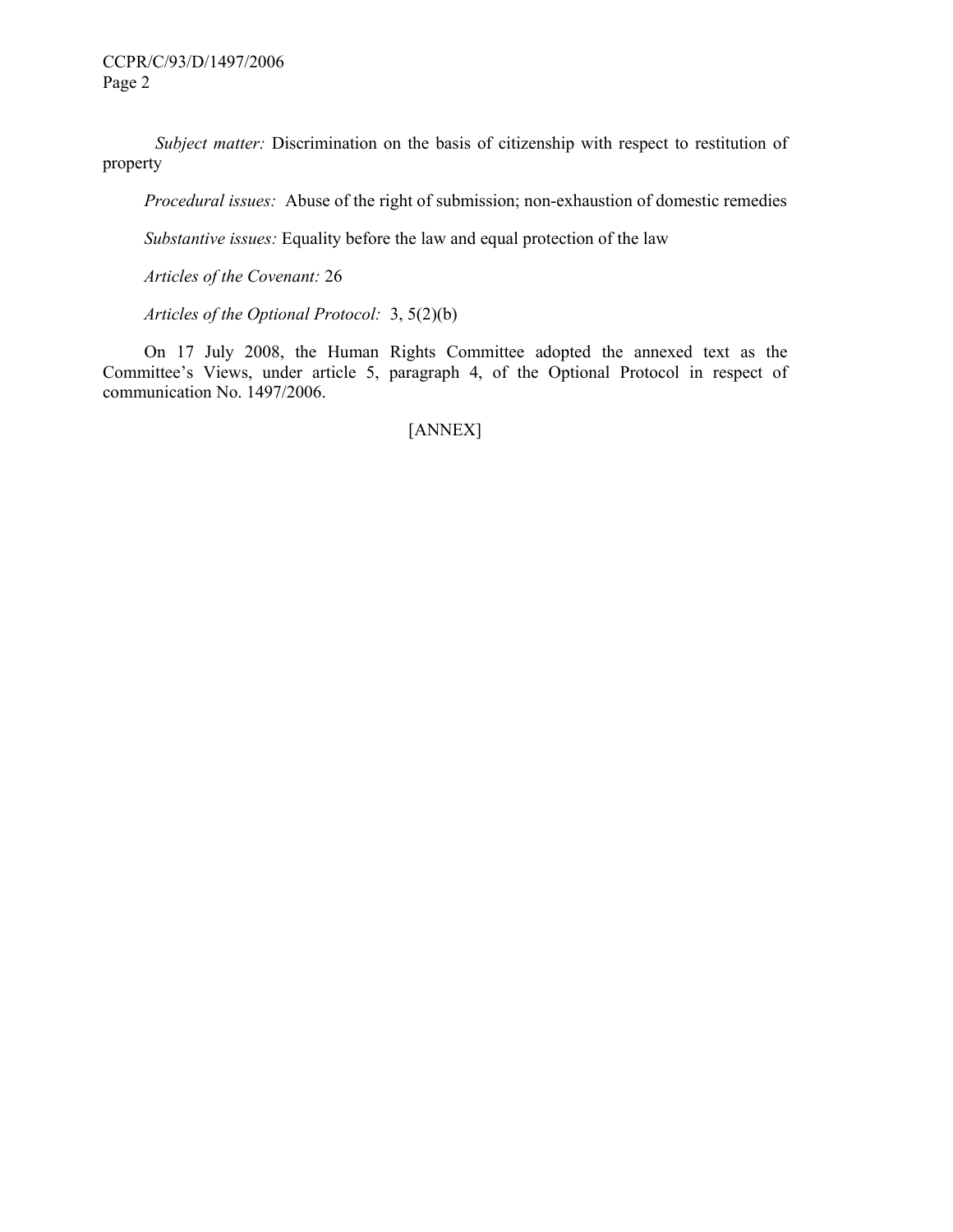#### **ANNEX**

Views of the Human Rights Committee under article 5, paragraph 4, of the Optional Protocol to the International Covenant on Civil and Political rights

Ninety-third session

concerning

#### **Communication No. 1497/2006\***

| Submitted by:          | Mr. Richard Preiss (not represented by counsel) |
|------------------------|-------------------------------------------------|
| Alleged victim:        | The author                                      |
| State party:           | Czech Republic                                  |
| Date of communication: | 22 March 2006 (initial submission)              |

 The Human Rights Committee, established under article 28 of the International Covenant on Civil and Political Rights,

Meeting on 17 July 2008,

 Having concluded its consideration of communication No. 1497/2006, submitted to the Human Rights Committee by Mr. Richard Preiss under the Optional Protocol to the International Covenant on Civil and Political Rights,

 Having taken into account all written information made available to it by the author of the communication, and the State party,

Adopts the following:

 $\overline{a}$ 

#### **Views under article 5, paragraph 4, of the Optional Protocol**

1. The author of the communication is Richard Preiss, a naturalised American citizen residing in Arizona, United States of America, born on 1 April 1935 in Prague, Czechoslovakia. He

<sup>\*</sup> The following members of the Committee participated in the examination of the present communication: Mr. Abdelfattah Amor, Mr. Prafullachandra Natwarlal Bhagwati, Ms. Christine Chanet, Mr. Yuji Iwasawa, Mr. Edwin Johnson, Mr. Ahmed Tawfik Khalil, Mr. Rajsoomer Lallah, Ms. Zonke Zanele Majodina, Mr. Michael O'Flaherty, Ms. Elisabeth Palm, Mr. José Luis Pérez Sanchez-Cerro, Mr. Rafael Rivas Posada, Sir Nigel Rodley, Mr. Ivan Shearer and Ms. Ruth Wedgwood.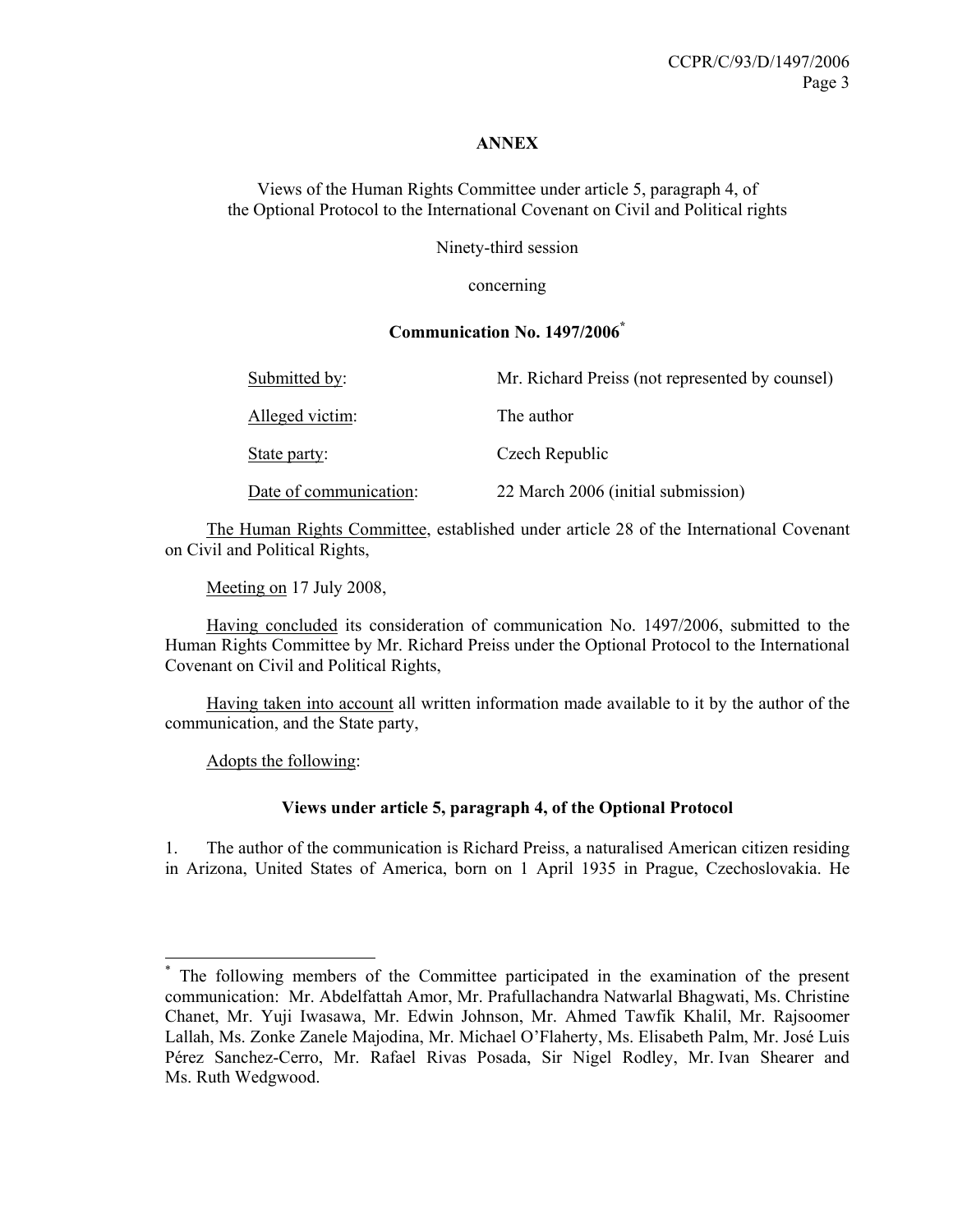claims to be a victim of a violation by the Czech Republic of article 26 of the International Covenant on Civil and Political Rights<sup>1</sup>. He is not represented by counsel.

# **Factual background**

-

2.1 The author states that he fled the communist regime in Czechoslovakia in April 1966. In 1972 he obtained the citizenship of the United States of America and as a result lost his Czechoslovakian citizenship, in accordance with the Bilateral Treaty of Naturalization of 1928. He re-acquired Czech citizenship on 17 December 1999.

2.2 The author owned 1/8 part of a house and a building in Vinohadry, Prague, and under duress transferred his share of these properties to the Czechoslovak State by a deed of gift on 15 September 1961.

2.3 Under Act No. 87/1991, restitution or compensation was provided for certain property injustices committed between 25 February 1948 and 1 January 1990. Section 3 of the Act required that applicants need to have Czech citizenship in order to be eligible for restitution or compensation<sup>2</sup>. Section 5 of the Act established a time limit of six months following 1 April 1991 for the filing of claims by eligible persons. On the basis of an agreement executed pursuant to Act No. 87/1991, the state-owned Prague 3 Housing Enterprise returned the above properties to the original owners or their heirs, by deed of 25 March 1992, acknowledging that the deed of gift of 1961 had been executed under duress. The author was not a party to the agreement and his property therefore remained in State ownership.

2.4 On 15 September 1993 the author brought an action for nullity of the above agreement before the Prague 3 District Court. On 18 May 1994, the District Court rejected the author's case for lack of *locus standi*, on the ground *inter alia* of his lack of Czech citizenship.

2.5 On 8 April 1994, the owners of the properties sold their shares for the price of CZK 8,000,000. The author sought the surrender of 1/8 part of these properties and on 26 October 1995 instituted proceedings before the Prague 2 District Court, which were however discontinued on 4 January 1996.

2.6 On 9 November 1999, the author sought payment of CZK 1,000,000 compensation in a case brought against the Prague 3 Municipal District before the Prague 3 District Court on the grounds of unjust enrichment. On 3 July 2003, the Court rejected his claim, noting that the author's right to the properties had lapsed as he had failed to raise his claim for restitution within the statute of limitation. The author filed an appeal against the District Court's judgement but withdrew his appeal on 17 October 2003, after which the proceedings were discontinued by the Court on 28 November 2003.

2.7 The author states that some of the Court decisions did not reach him so that he was unable to contest them in time and he explains that he was advised by his Czech lawyers that any further appeals to the courts would be ineffective because of his loss of Czech citizenship.

<sup>&</sup>lt;sup>1</sup> The Optional Protocol entered into force for the State party on 22 February 1993.

 $2^2$  A requirement of permanent residence in the Czech Republic was struck out as unconstitutional by the Supreme Court.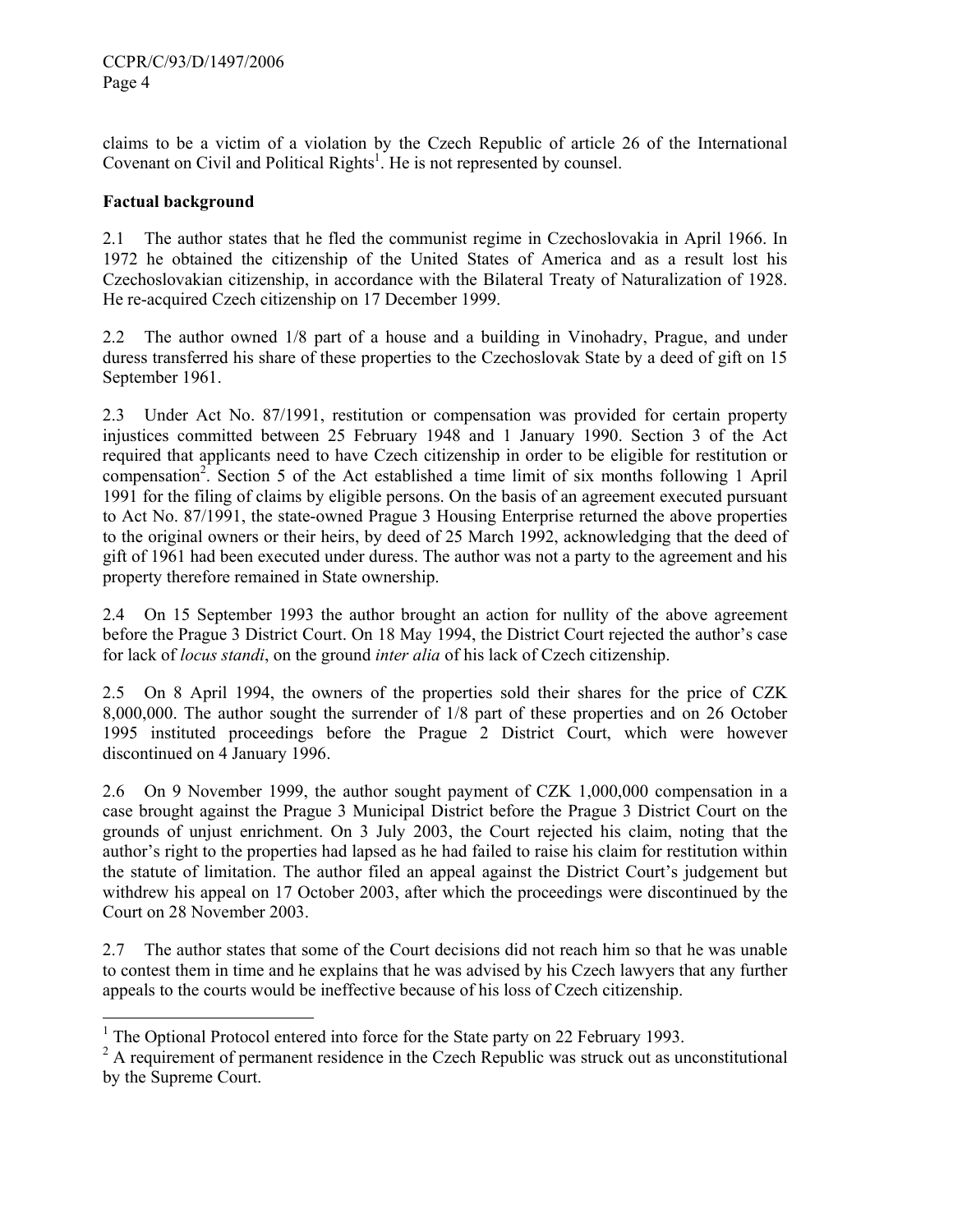#### **The complaint**

3. The author claims that he is a victim of discrimination, as Act No. 87/1991 makes restitution of his property conditional on having Czech citizenship and the courts rejected his claims on this basis.

#### **The State party's observations on admissibility and merits**

4.1 In its submission of 30 April 2007, the State party addresses both admissibility and merits of the communication. As to admissibility, the State party states that the Prague 3 District Court's decision of 18 May 1994 should be seen as the last substantive decision in the author's case and that thus almost twelve years elapsed before the author resorted to the Committee. The author's action on the basis of unjustified enrichment should be regarded as a repetition of the same claim. In the absence of any explanation by the author of the reason for the delay and referring to the Committee's decision in communication No. 787/1997 *Gobin v. Mauritius*<sup>3</sup>, the State party argues that the communication is inadmissible as an abuse of the right to submit a communication under article 3 of the Optional Protocol.

4.2 The State party further claims that the communication is inadmissible for non-exhaustion of domestic remedies as the author failed to submit a request for restitution of his properties under Act No. 87/1991. The State party states that all the author's motions were rejected by the courts primarily because his rights to the properties had become extinct for failure to exercise them within the time limit laid down in the Act. According to the State party, the author thus failed to use the legal means provided to him by Czech law for exercising his rights. Moreover, the State party notes that the author failed to appeal the judgement of the District Court of 18 May 1994 which rejected his claim for nullity of the agreement of restitution of the properties. As to the action for unjustified enrichment which the author instituted, the State party submits that this cannot be regarded as a domestic remedy within the meaning of the Optional Protocol.

4.3 As to the merits of the case, the State party refers to its observations submitted to the Committee in similar cases<sup>4</sup> in which it outlined the political circumstances and legal conditions for the Restitution Act. The purpose of the Act was only to eliminate some of the injustices committed by the communist regime as it was not feasible to eliminate all injustices committed at the time. The State party refers to the decisions by the Constitutional Court which repeatedly considered the question of whether the precondition of citizenship complied with the Constitution and the fundamental rights and freedoms and found no reason for abolishing it.

4.4 The State party further explains that the restitution laws were part of the objective to transform society and to carry out economic reform including the restitution of private property. The condition of citizenship was included to ensure that the private owners would take due care of the property and has been considered to be in full conformity with the State party's constitutional order.

<sup>3</sup> Communication No. 787/1997, *Gobin v. Mauritius*, inadmissibility decision adopted on 16 July 2001.

<sup>4</sup> Communication No. 586/1994 *Adam v. the Czech Republic* and Communication No. 1000/2001 *Mráz v. the Czech Republic*.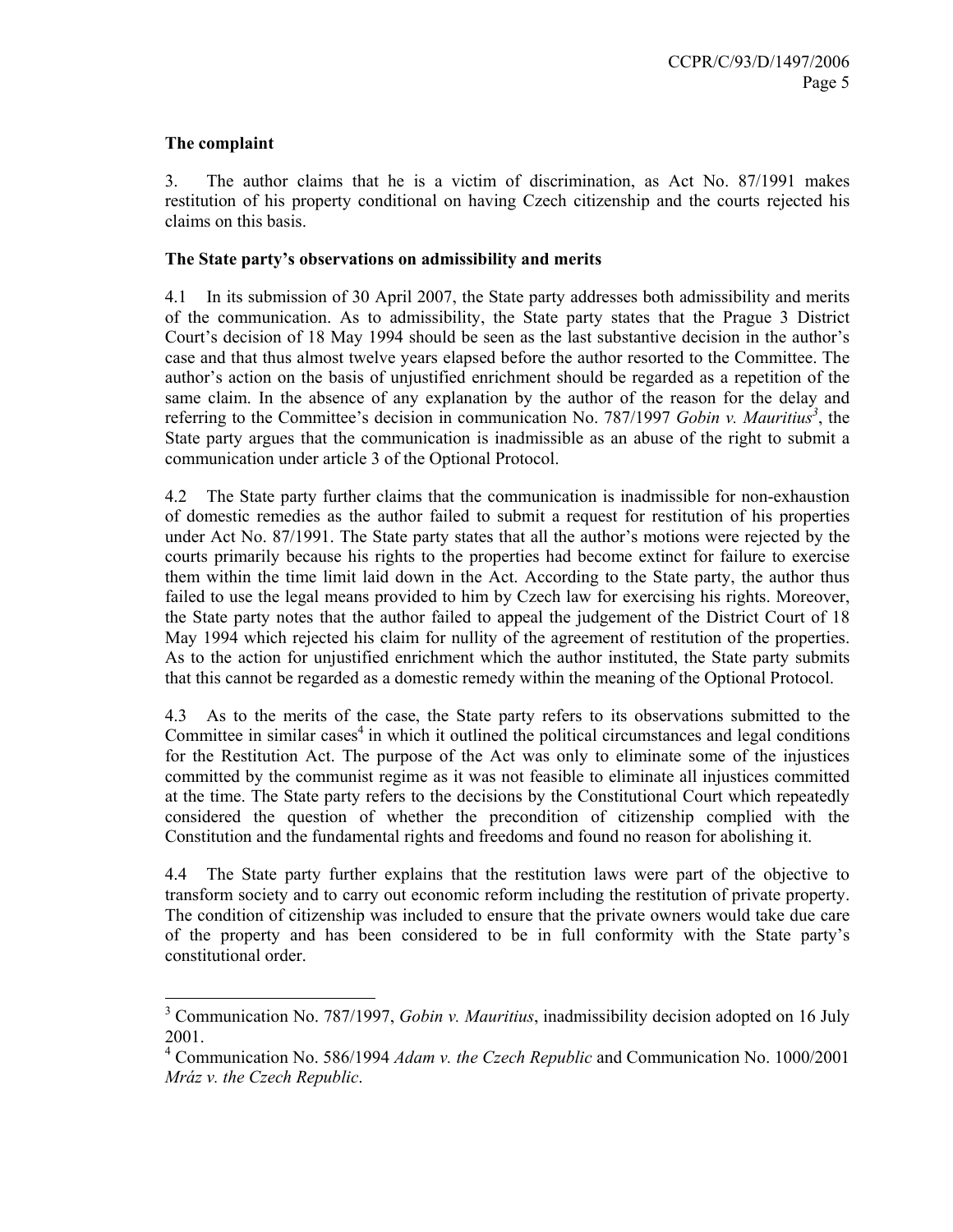4.5 The State party explains that the author could have re-acquired Czech citizenship as of 1990 on the basis of an application. This could have been done within the time-limit for submitting a restitution claim under Act No. 87/1991. According to the State party 72 persons thus became Czech citizens during the course of 1991. The State party argues that since the author failed to re-acquire Czech citizenship at the time, he deprived himself of the opportunity to meet the requirement of Act No. 87/1991 in time. In this context, the State party reiterates that citizenship was a legitimate, reasonable and objective criterion that could have been met by the author through the simple submission of a request.

# **The author's comments on the State party's observations**

5.1 In his comments, dated 2 July 2007, on the State party's submission, the author states that Act No. 87/1991 contains discriminatory provisions which violate the Covenant and that he had no *locus standi* before the courts because he failed to meet the citizenship requirement laid down in the law. He further states that there was no need for Act No. 87/1991, as Act No. 119/1990 had already invalidated *ex tunc* the extorted gifts of property like the author's one.

5.2 The author reiterates that the courts in their decisions all made reference to the fact that he had lost his Czech citizenship. He rejects the State party's statement that he could have regained Czech citizenship in 1990 or 1991 since Act No. 88/1990 prevents the acquisition of Czech citizenship in cases where an international treaty would be violated, which according to the author refers to the Treaty on Naturalization.

5.3 The author argues that it has been shown that the citizenship requirement was illegitimate, unreasonable and biased and in violation of international treaties. He further states that the State party knowingly continues to act against the Human Rights Committee's views<sup>5</sup>.

# **Issues and proceedings before the Committee**

# **Consideration of admissibility**

-

6.1 Before considering any claims contained in a communication, the Human Rights Committee must, in accordance with article 93 of its rules of procedure, decide whether or not it is admissible under the Optional Protocol to the Covenant.

6.2 The Committee has ascertained, as required under article 5, paragraph 2 (a), of the Optional Protocol, that the same matter is not being examined under another procedure of international investigation or settlement.

6.3 The Committee has noted the State party's argument that the communication should be declared inadmissible as an abuse of the right of submission of communication because of the long delay between the last decision in the case and the submission of the communication to the Committee. The Committee notes that the Optional Protocol does not establish time limits within which a communication must be submitted. It is thus only in exceptional circumstances that the

<sup>5</sup> The author refers to the Committee's Views in communications No. 945/2000, *Marik v. the Czech Republic,* Communication No. 516/1992, *Simunek v. the Czech Republic* and Communication No. 1054/2002, *Kríz v. the Czech Republic.*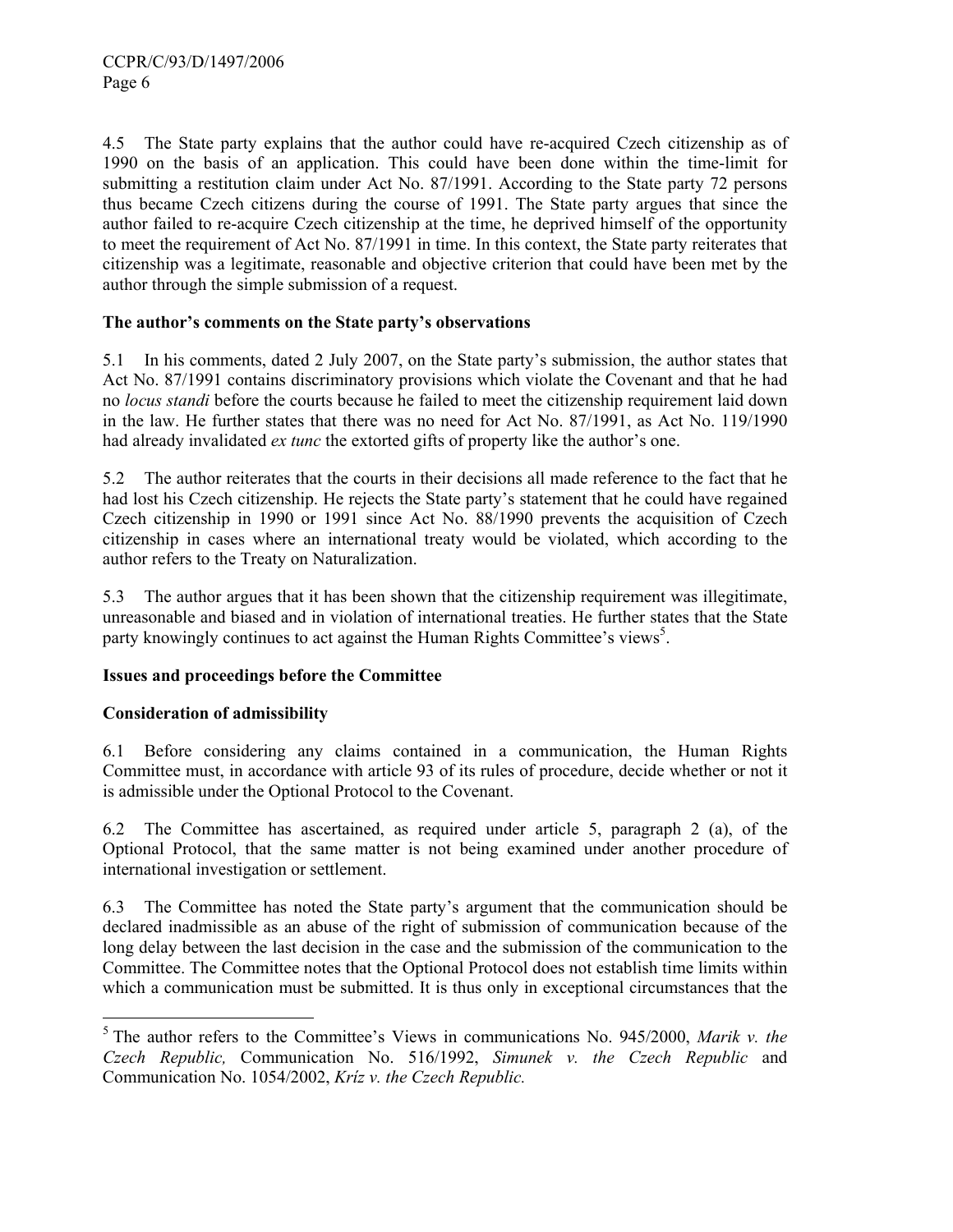delay in submitting a communication would lead to inadmissibility of the communication<sup>6</sup>. In the circumstances of the present case, in view of the fact that the author adopted several actions to claim his rights before the courts and that the latest court decision rejecting the author's claim was some time in November 2003, the Committee considers that the delay is not such as to render the communication inadmissible as an abuse under article 3 of the Optional Protocol.

6.4 The State party has argued that the communication is inadmissible for failure to exhaust domestic remedies. In support of its argument, the State party has noted that the author failed to file an application for restitution of his properties within the time limit established by Act No. 87/1991. Moreover, although the author filed different claims before the courts in an attempt to receive compensation for his loss of property, the State party has noted that he failed to appeal any of the first instance court judgements, or when he did, he abandoned the appeal. The author himself has claimed that he was informed by his lawyers that appeals against the Court decisions would have been ineffective because of his lack of Czech citizenship at the time.

6.5 The Committee refers to its established jurisprudence that, for purposes of the Optional Protocol, the author of a communication need not exhaust domestic remedies when these remedies are known to be ineffective. The Committee notes that because of the preconditions of law No. 87/1991, the author could not claim restitution at the time because he no longer had Czech citizenship<sup>7</sup>. In this context, the Committee notes that other claimants have unsuccessfully challenged the constitutionality of the law in question; that earlier views of the Committee in similar cases<sup>8</sup> remain unimplemented; and that even despite those complaints, the Constitutional Court has upheld the constitutionality of the Restitution Law. The Committee therefore concludes that no effective remedies were available to the author.

6.6 Further, with regard to time limits, whereas a statute of limitations may be objective and even reasonable in abstracto, the Committee cannot accept such a deadline for submitting restitution claims in the case of the author, since under the explicit terms of the law he was excluded from the restitution scheme from the outset.<sup>9</sup>

6.7 In the circumstances, the Committee finds that article 5, paragraph 2 (b), of the Optional Protocol does not preclude the Committee's consideration of the present communication.

 $\overline{a}$ 

<sup>6</sup> See Communication No. 1223/2003, *Tsarjov v. Estonia*, Views adopted on 26 October 2007, para. 6.3; Communication No. 1434/2005, *Fillacier v. France*, inadmissibility decision adopted on 28 April 2006, para. 4.3; and Communication No. 787/1997, *Gobin v. Mauritius*, inadmissibility decision adopted on 16 July 2001, para. 6.3.

<sup>7</sup> See also Communication No.857/1999, *Blazek v. Czech Republic*, Views adopted on 12 July 2001, paragraph 5.3.

<sup>8</sup> See Communication No.516/1992, *Simunek v. Czech Republic*, Views adopted on 19 July 1995, Communication No.586/1994, *Adam v. Czech Republic*, Views adopted on 23 July 1996, Communication No.857/1999, *Blazek v. Czech Republic*, Views adopted on 12 July 2001 and Communication No.747/1997, *Des Fours Walderode v. Czech Republic,* Views adopted on 30 October 2001, Communication No. 945/2000, *Marik v. Czech Republic*, Views adopted on 26 July 2005, and Communication No. 1054/2002, *Kriz v. Czech Republic*. 9

<sup>&</sup>lt;sup>9</sup> See also Communication No. 857/1999, *Blazek v. Czech Republic*, Views adopted on 12 July 2001, paragraph 5.9 .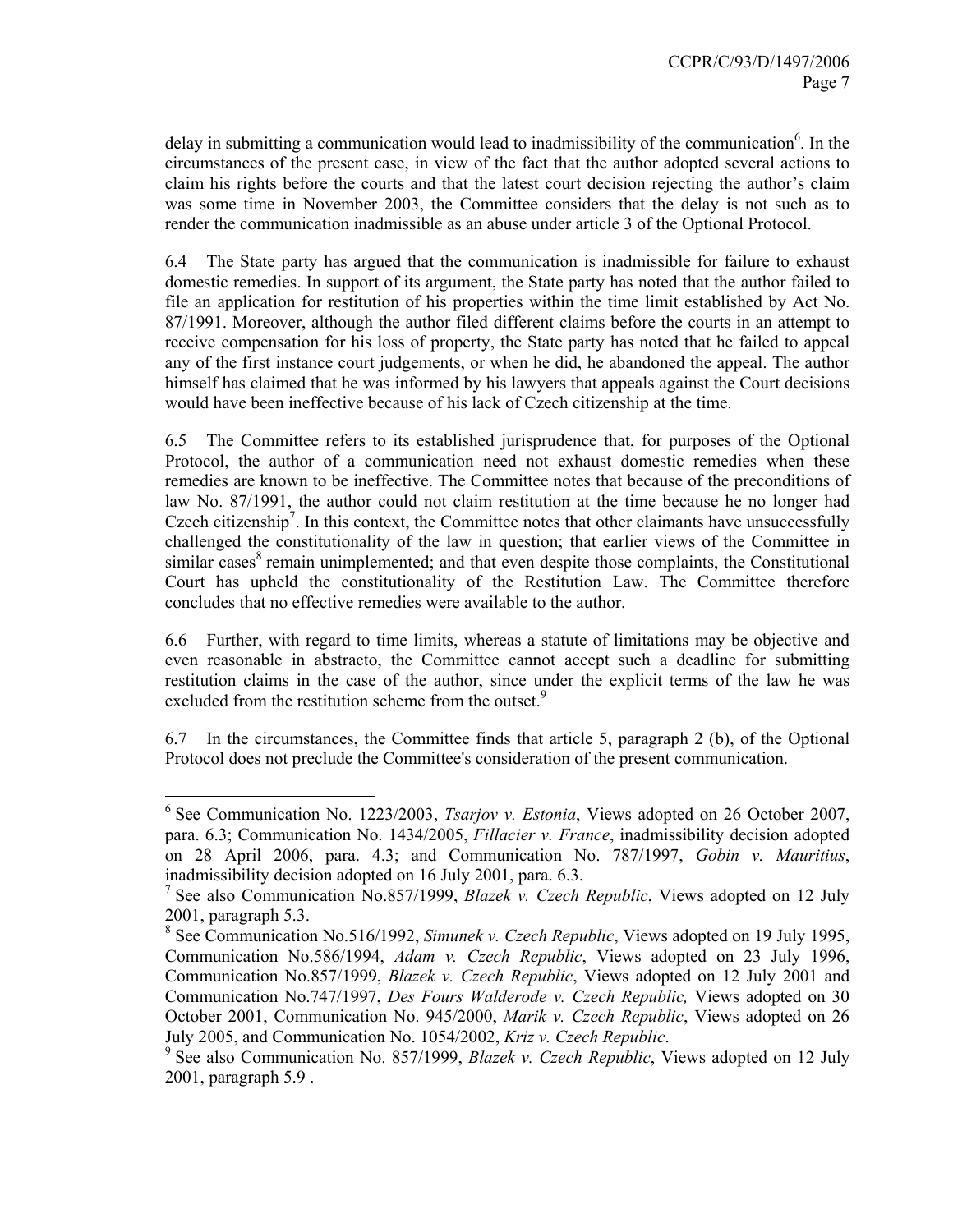6.8 For the above reasons, the Committee declares the communication admissible in so far as it may raise issues under article 26 of the Covenant.

# **Consideration of the merits**

-

7.1 The Human Rights Committee has considered the present communication in the light of all the information made available to it by the parties, as provided in article 5, paragraph 1, of the Optional Protocol.

7.2 With regard to the author's claim that he is a victim of discrimination, since Act No. 87/1991 makes restitution of his property conditional on having Czech citizenship, the Committee reiterates its jurisprudence that not all differentiations in treatment can be deemed to be discriminatory under article 26. A differentiation which is compatible with the provisions of the Covenant and is based on objective and reasonable grounds does not amount to prohibited discrimination within the meaning of article  $26<sup>10</sup>$ 

7.3 The Committee further recalls its Views in the cases of *Simunek*, *Adam, Blazek, Des Fours Walderode* and *Gratzinger<sup>11</sup>*, where it held that article 26 of the Covenant had been violated and that it would be incompatible with the Covenant to require the authors to meet the condition of Czech citizenship for the restitution of their property or alternatively for its compensation. The Committee considers that the principle established in the above cases equally applies to the author of the present communication and that the application to the author of the citizenship requirement laid down in Act No. 87/1991 violated his rights under article 26 of the Covenant.

8. The Human Rights Committee, acting under article 5, paragraph 4, of the Optional Protocol, is of the view that the facts before it disclose a violation of article 26 of the International Covenant on Civil and Political Rights.

9. In accordance with article 2, paragraph 3 (a), of the Covenant, the State party is under an obligation to provide the author with an effective remedy, including compensation if the property in question cannot be returned. The Committee reiterates that the State party should review its legislation and practice to ensure that all persons enjoy both equality before the law and equal protection of the law.

10. Bearing in mind that, by becoming a party to the Optional Protocol, the State party has recognised the competence of the Committee to determine whether there has been a violation of the Covenant or not, and that, pursuant to article 2 of the Covenant, the State party has undertaken to ensure to all individuals within its territory or subject to its jurisdiction the rights recognised in the Covenant and to provide an effective and enforceable remedy in case a

<sup>10</sup> See *inter alia* Communication No.182/1984, *Zwaan-de Vries v. The Netherlands,* Views adopted on 9 April 1987, paragraph 13.

<sup>&</sup>lt;sup>11</sup> Communication No. 516/1992, *Simunek v. Czech Republic*, Views adopted on 19 July 1995, paragraph 11.6; Communication No.586/1994, *Adam v. Czech Republic*, Views adopted on 23 July 1996, paragraph 12.6; Communication No.857/1999, *Blazek v. Czech Republic*, Views adopted on 12 July 2001, paragraph 5.8; Communication No. 747/1997, *Des Fours Walderode v. Czech Republic*, Views adopted on 30 October 2001, paragraph 8.3; and Communication No. 1463/2006, *Gratzinger v. the Czech Republic*, Views adopted on 25 October 2007, paragraph 7.4.